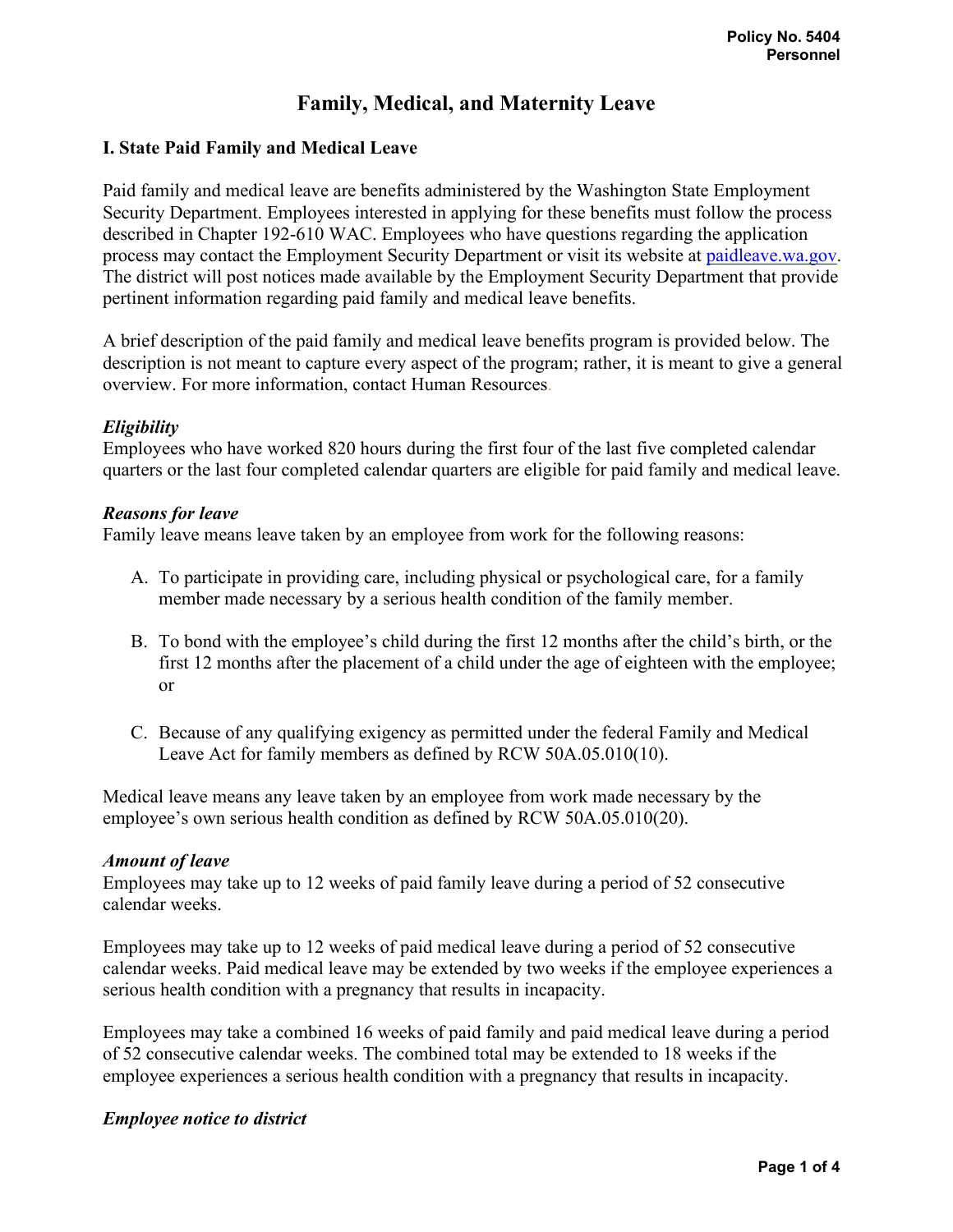An employee must provide the district at least 30 days written notice before paid family or medical leave is to begin if the need for the leave is foreseeable based on an expected birth, placement of a child, or planned medical treatment for a serious health condition.

An employee must provide the district written notice as soon as practicable when 30 days' notice is not possible because of a lack of knowledge of approximately when leave will be required to begin, because of a change in circumstances, or because of a medical emergency.

An employee must provide the district written notice as soon as is practicable for foreseeable leave due to a qualifying military exigency, regardless of how far in advance such leave is foreseeable.

The notice must be in writing and contain at least the anticipated timing and duration of the leave.

### *District notice to employee*

Whenever the district becomes aware that an employee is absent from work for more than seven consecutive days to take family or medical leave, the district will provide the employee with a written statement provided by the Employment Security Department of the employee's rights.

The notice will be sent by the fifth business day after the employee's seventh consecutive missed day of work due to family or medical leave or by the fifth business day after the employer becomes aware that the employee's absence is due to family or medical leave, whichever is later.

### *Employment restoration*

Upon return from paid family or medical leave, an employee is entitled to be restored to the position of employment held by the employee when the leave commenced or to be restored to an equivalent position with equivalent employment benefits, pay, and other terms and conditions of employment.

As a condition of restoration for employees who have taken medical leave, the district may require those employees to receive certification from their health care provider that they are able to resume work.

The district may deny restoration to any salaried employee who is among the highest paid ten percent of its employees if the following apply:

- A. Denial is necessary to prevent substantial and grievous economic injury to the operations of the employer.
- B. The district notifies the employee of its intent to deny restoration on such basis at the time the district determines the injury would occur; and
- C. The leave has commenced and the employee elects not to return to employment after receiving the notice.

The district may also deny restoration if the employee would not otherwise have been employed at the time of reinstatement.

If the district chooses to deny restoration, it will provide written notice of such denial in person or by certified mail. The notice will include a statement that the district intends to deny employment restoration when the leave has ended, the reasons behind the decision to deny restoration, an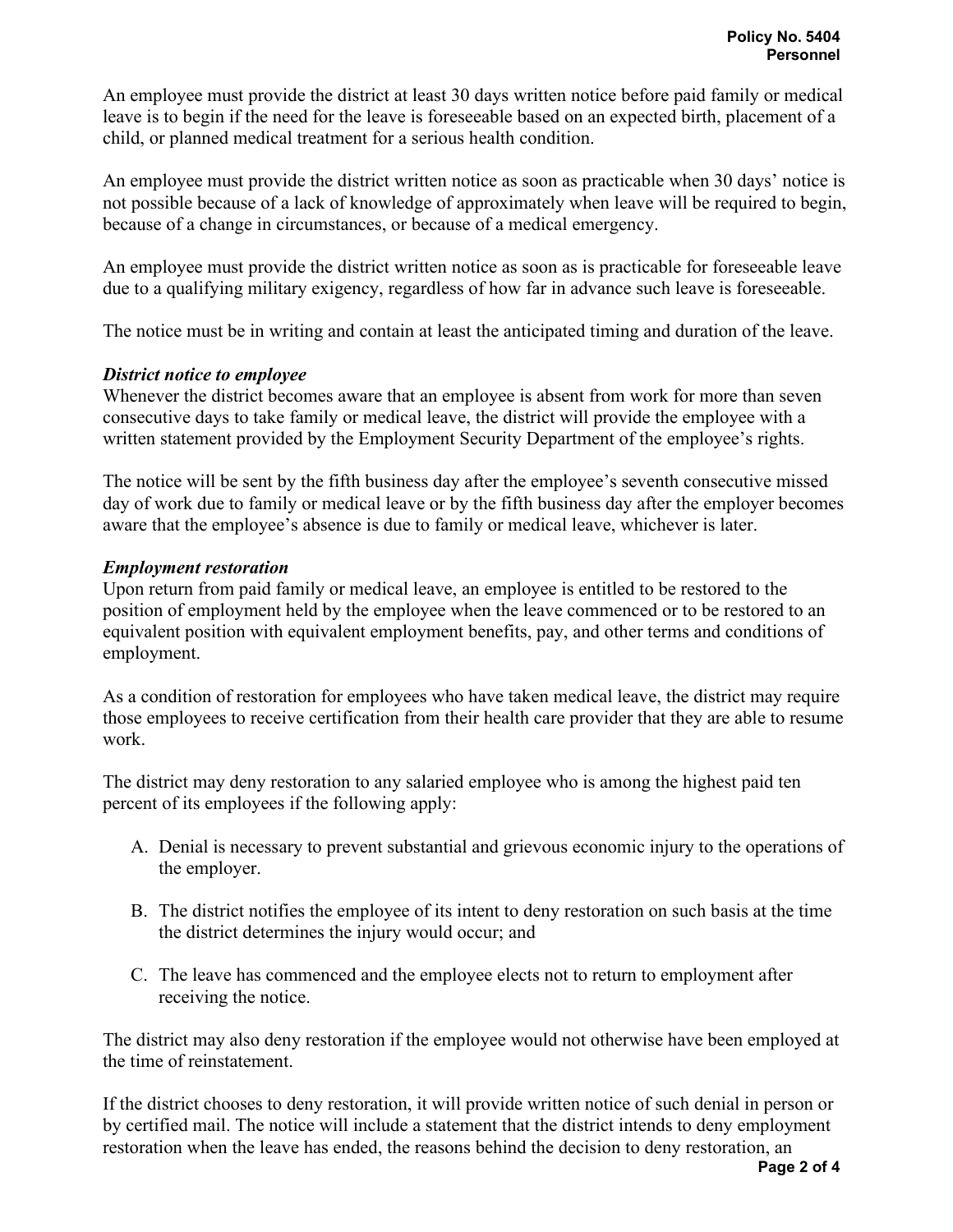explanation that health benefits will still be paid for the duration of the leave, and the date on which eligibility for employer-provided health benefits ends.

The rights described above only apply in the following circumstances: the district has 50 or more employees; the employee has been employed by the district for twelve months or more; and the employee has worked for the district for at least 1,250 hours during the 12 months immediately preceding the date on which leave will commence.

# **II. Federal Family and Medical Leave**

# *General Provisions*

Every employee of the district who has worked for the district at least one year and for at least 1,250 hours in the preceding year is entitled to twelve (12) work weeks of family leave during any twelve (12) month period to do the following:

- A. Care for a newborn child, an adopted child of the employee who is under the age of eighteen at the time of placement for adoption, or a newly placed foster child.
- B. Care for a spouse, parent or child of the employee who has a serious health condition, or the employee may obtain leave for their own serious health condition if it renders the employee unable to perform their job; or
- C. Respond to a qualifying exigency occurring because the employee's spouse, son or daughter, or parent is on active duty or has been notified of pending active duty in support of a contingency operation.

Family leave authorized under this policy should be taken full-time and consecutively unless an alternative schedule is approved by the superintendent or designee or where intermittent or reduced leave is medically necessary. Instructional staff may not take reduced or intermittent leave when it would constitute 20 percent of the number of working days in the period during which the leave would extend without the approval of the superintendent or designee. An instructional employee may be transferred to an alternative equivalent position that would accommodate reduced or intermittent leave, if such a position is available.

A period of family leave is in addition to any sick leave taken due to the employee's temporary disability attributable to pregnancy or childbirth.

The superintendent or designee may require written verification from the employee's health care provider when the employee is taking medical leave based on their own serious health condition.

The district may obtain the opinion of a second health care provider, at district expense, concerning any information pertinent to the employee's leave request. If the opinions of the health care providers differ on any matter determinative of the employee's eligibility for family leave, the two health care providers will select a third provider, whose opinion, obtained at the employer's expense, will be conclusive.

# *Birth or Adoption*

Leave taken for newborn or adopted childcare will be completed within one year after the date of birth or placement for adoption.

Leave will be granted to all eligible employees upon the birth or adoption of the employee's child. Leave will be granted upon the same terms to employees who become adoptive parents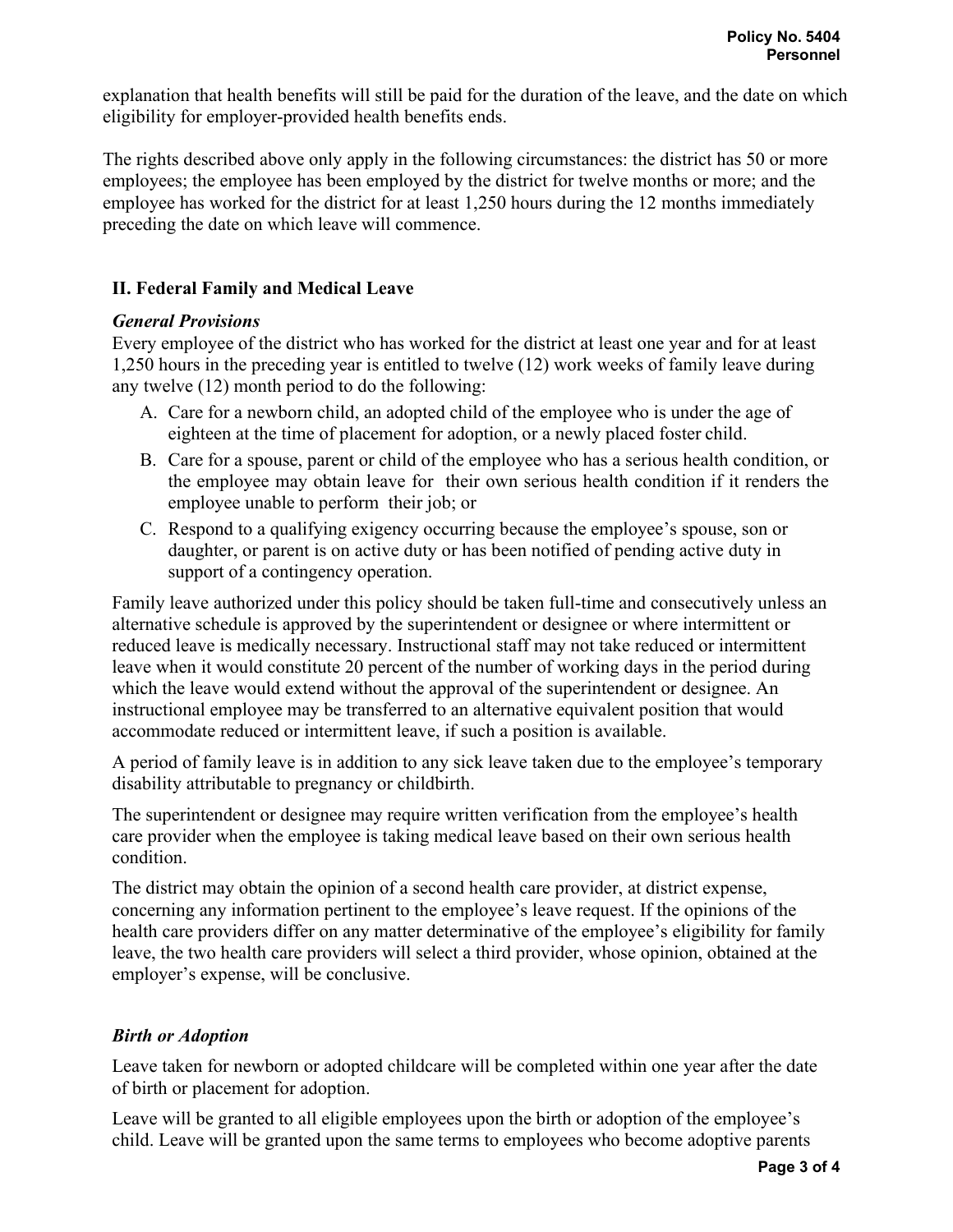or stepparents, at the time of birth or initial placement for adoption of a child under the age of six, as is available to employees who become biological parents. Such leave is available only when the child lives in the employee's household at the time of birth or initial placement.

Employee requests for leave of absence due to birth or initial placement for adoption of a child will be submitted in writing to the superintendent or designee not less than 30 days prior to the anticipated beginning date of the leave. The notice will include the approximate beginning and ending dates for the leave requested.

If both parents of a newborn or newly adopted child are employed by the school district, they will be entitled to a total of twelve workweeks of family leave during any twelve month period, and leave will be granted to only one parent at a time. There is no pooling effect for spouses if the family leave is related to a serious health condition.

### *Employment Restoration*

Any employee returning from an authorized family leave will be entitled to the same position held by the employee when the leave commenced, or to a position with equivalent benefits and pay.

An employee may be denied restoration under the following circumstances:

- A. The specific job is eliminated by a bona fide restructuring, or a reduction-in-force resulting from lack of funds or lack of work,
- B. An employee on family leave takes a position with another employer outside the home, or
- C. The employee fails to provide the required notice of intent to take family leave or fails to return on the established ending date of leave,
- D. Or as otherwise allowed by law. If an employee fails to return from family leave, the district may recover the costs of the employee's health benefits paid during the leave.

Instructional staff may be required to delay their return from family leave to the beginning of the next semester under the following circumstances:

- A. The employee began leave five or more weeks before the end of the semester, the leave is for more than three weeks, and the employee would otherwise return to work within three weeks of the end of the semester.
- B. The employee began family leave (except for a personal health condition) less than five weeks before the end of the semester, the leave is for more than two weeks, and the employee would otherwise return to work within two weeks of the end of the semester.
- C. The employee began family leave (except for a personal health condition) three or fewer weeks before the end of the semester and the period of leave is more than five working days.

# **III. Maternity Leave**

A staff member may use accumulated, paid sick leave for the period of actual disability attributable to pregnancy or childbirth. This period will extend from the date of birth for a period of not more than 60 days, unless an actual period of disability which begins prior to the date of birth continues beyond 60 days is otherwise verified in writing by the employee's physician or licensed practitioner.

If the employee's accumulated sick leave is exhausted during the period of maternity, the district will grant a leave of absence without pay or benefits, upon the staff member's request, for the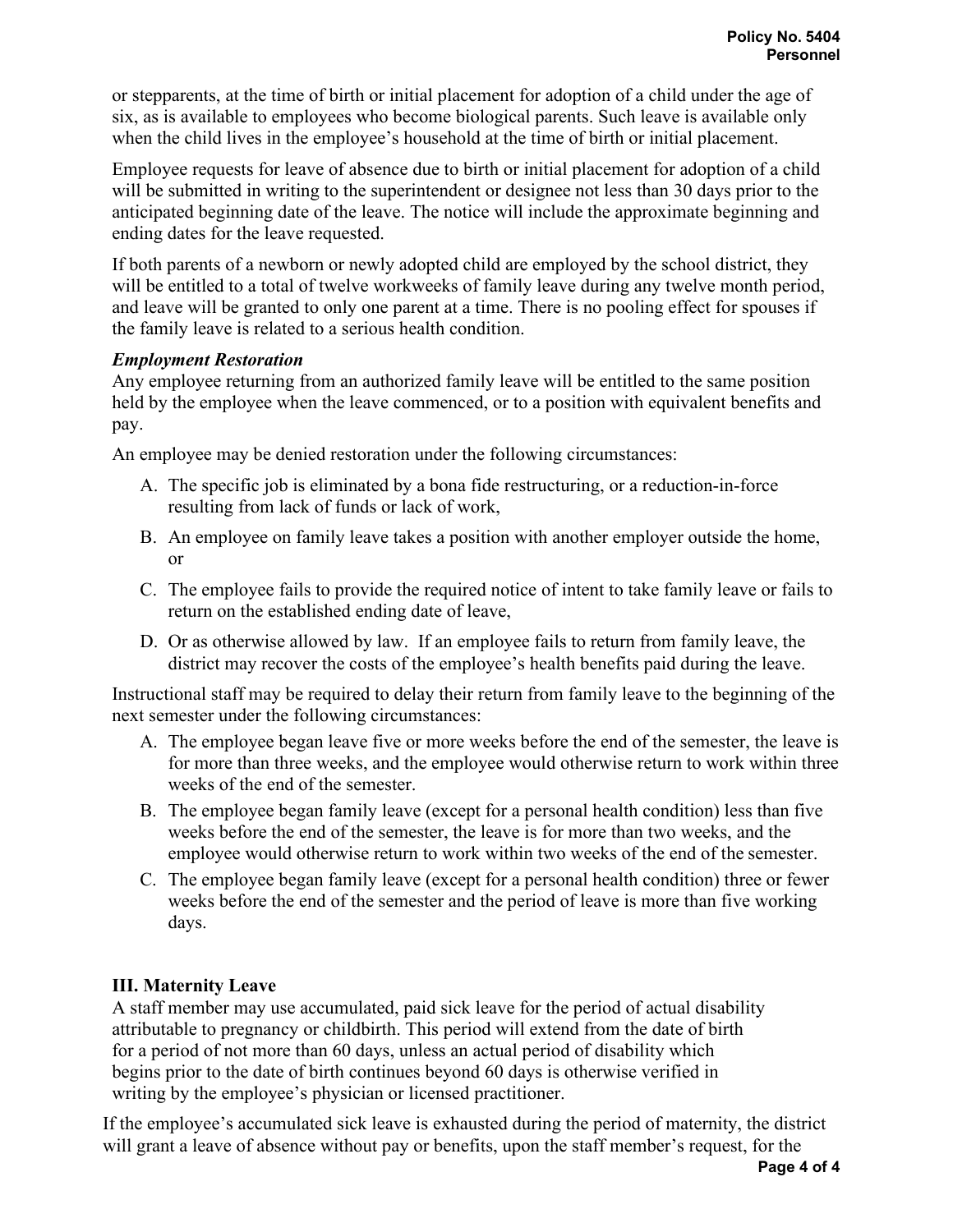remainder of the period of actual documented disability due to pregnancy or childbirth.

# *Notice*

A pregnant staff member is requested to notify their immediate supervisor and the superintendent or designee by the beginning of the fifth month of pregnancy.

At the time of such notice the staff member will submit a written request to their immediate supervisor and the superintendent or designee for one or more of the following:

- A. Maternity leave for the period of their actual disability due to pregnancy or childbirth.
- B. Family leave for a period of up to 12 weeks, in addition to any period of maternity disability leave, the district will extend the employee's health benefit during this period of unpaid leave.
- C. Leave of absence for a period of up to the beginning of the next school term or school year. Such extended leave of absence may be approved at the discretion of the superintendent or designee based upon consideration of educational program needs and the desires of the staff member, together with the recommendation of their personal physician or licensed practitioner; or
- D. Termination of employment by resignation.

The notice to the district will include the approximate beginning and ending dates for the leave.

# *Employment Conditions*

A pregnant employee may continue working as long as they can perform their normal duties, with reasonable accommodations.

The employee may return to work when physically able to perform their duties with reasonable accommodations. If an employee intends to return to work sooner than the agreed upon period of leave, or after a period that includes medical leave, they must provide a note from their health care provider that the staff member is in good health and ready to resume their duties with reasonable accommodations.

No later than 30 days after the date of birth, the employee is requested to notify the superintendent or designee of the specific date when they will return to work. Unless the superintendent or designee approves an earlier date of return, the employee will give at least 14 days advance notice of the actual date of return.

The staff member will return to their duties following an extended leave of absence on the date approved by the superintendent or designee. If the employee is still experiencing a disability due to pregnancy, miscarriage, abortion, childbirth, or recovery which prevents the employee from performing their duties on the scheduled date of return, an additional period of unpaid leave of absence may be approved at the discretion of the superintendent or designee based upon consideration of educational program needs and the recommendation of the employee's personal physician or licensed practitioner.

# *Assignment upon Return*

An employee who has taken a leave of absence only for the actual period of disability relating to pregnancy or childbirth or up to twelve weeks of family leave will return to the same assignment, or a similar position for which they are qualified with at least the same pay and benefits, as they held prior to the maternity leave or family leave.

Upon return from an extended maternity leave, a staff member will be entitled to a position in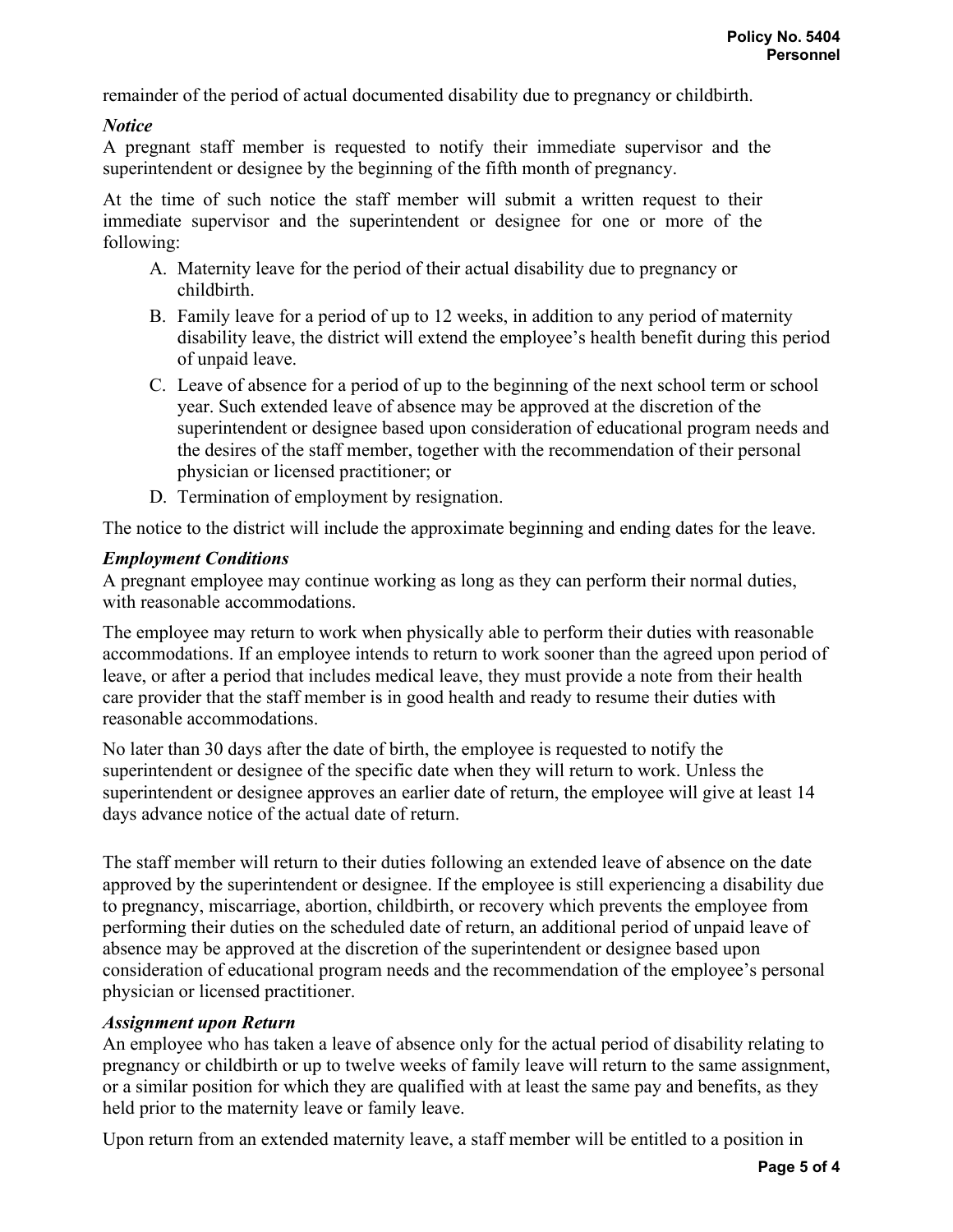the district subject to the availability of a position for which they are qualified. An effort will be made to place the staff member in their original position or in a comparable position.

#### *Emergency Provisions*

Unusual or extraordinary circumstances may exist regarding leave requests. In such cases, Human Resources will notify the affected employee(s) and will make every effort to mitigate the situation with the employees in accordance with each employees' bargaining agreement if applicable.

| Cross Reference:  | Board Policy 5021 | Applicability of Personnel Policies                        |
|-------------------|-------------------|------------------------------------------------------------|
| Legal References: | RCW 28A.400.300   | Hiring and discharging of employees —                      |
|                   |                   | Written leave policies — Seniority and                     |
|                   |                   | leave benefits of employees transferring                   |
|                   |                   | between school districts and other                         |
|                   |                   | educational employers                                      |
|                   | Chapter 49.78 RCW | Family Leave                                               |
|                   | WAC 162-30-020    | Pregnancy, childbirth, and pregnancy<br>related conditions |
|                   | 29 USC Sec 2601   | Family and Medical Leave Act of 1993                       |

**Bellevue School District Adoption Date: 11.20.12 Revised: 11.04.2021**